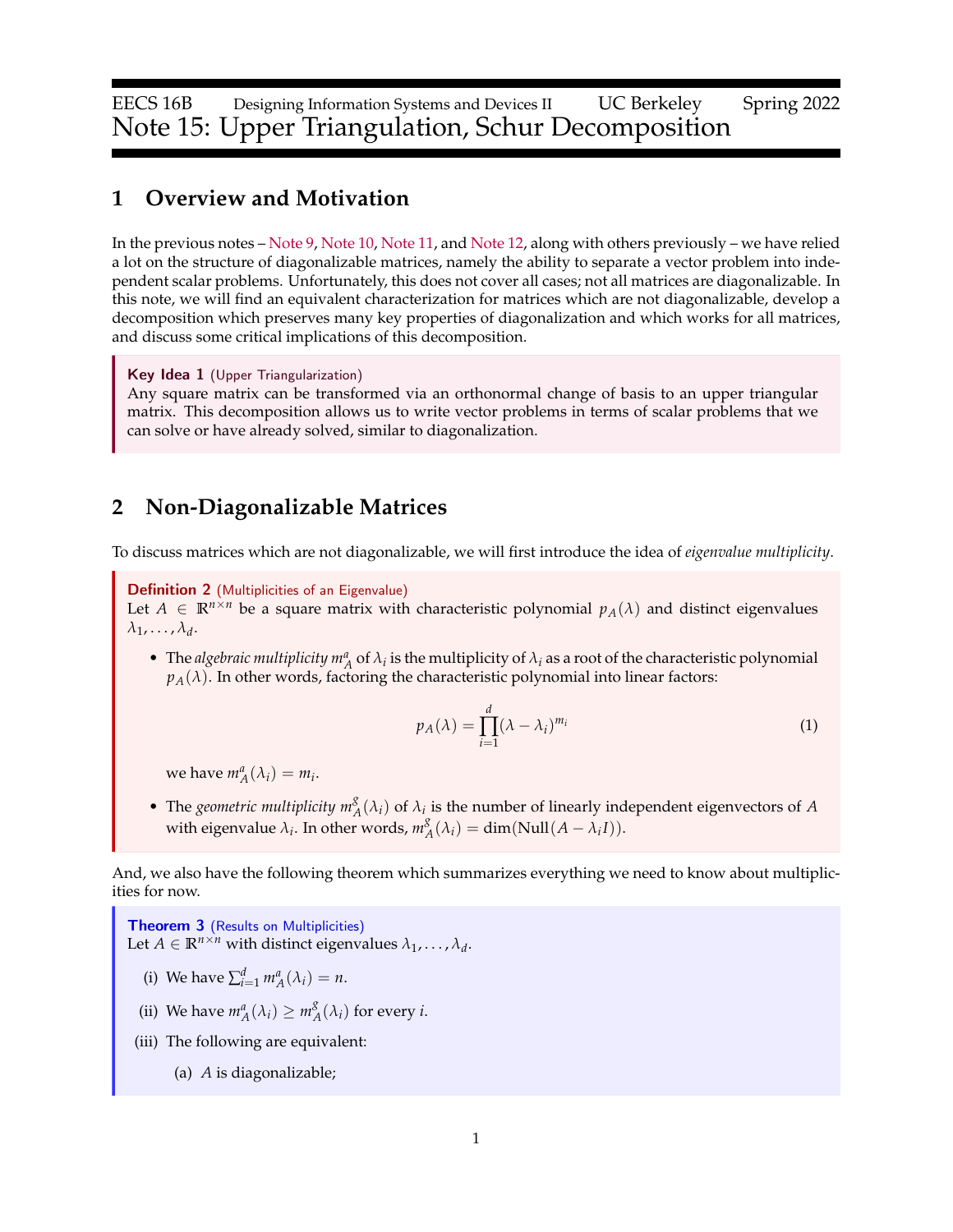(b) for all eigenvalues  $\lambda$  of  $A$ , we have  $m_A^a(\lambda) = m_A^g$  $_{A}^{8}(\lambda);$ (c)  $\sum_{i=1}^{d} m_A^g$  $_{A}^{8}(\lambda_i)=n.$ 

Not all matrices have equal algebraic and geometric multiplicity for all eigenvalues; such matrices are called *defective*. An example of a defective matrix is

$$
A = \begin{bmatrix} 0 & 1 \\ 0 & 0 \end{bmatrix} \tag{2}
$$

which has one eigenvalue  $\lambda_1 = 0$ . This eigenvalue has algebraic multiplicity  $m_A^a(0) = 2$  since the characteristic polynomial is  $p_A(\lambda) = \lambda^2 = (\lambda - 0)^2$ . The eigenvalue also has corresponding one-dimensional eigenspace  $\text{Null}(A - \lambda_1 I) = \text{Span}\left(\begin{bmatrix} 1 \ 0 \end{bmatrix}\right)$ , so  $m_A^g$  $_{A}^{8}(0)=1.$ 

*Defective matrices are exactly those matrices which cannot be diagonalized.*

## **3 Upper Triangular Matrices**

We now examine properties of upper triangular matrices which make upper triangularization a useful substitute to diagonalization.

Definition 4 (Upper Triangular Matrix) A square matrix  $T \in \mathbb{C}^{n \times n}$  is *upper triangular* if  $t_{ij} = 0$  for  $i > j$ . That is, it has the form

$$
T := \begin{bmatrix} t_{11} & t_{12} & \cdots & t_{1n} \\ 0 & t_{22} & \cdots & t_{2n} \\ \vdots & \vdots & \ddots & \vdots \\ 0 & 0 & \cdots & t_{nn} \end{bmatrix} . \tag{3}
$$

Upper triangular matrices have a lot of useful properties, but the most important one is that we can read off the eigenvalues from the diagonal of the matrix.

Theorem 5 (Eigenvalues of Upper Triangular Matrices) If  $T \in \mathbb{C}^{n \times n}$  is an upper triangular matrix, i.e.,

$$
T := \begin{bmatrix} t_{11} & t_{12} & \cdots & t_{1n} \\ 0 & t_{22} & \cdots & t_{2n} \\ \vdots & \vdots & \ddots & \vdots \\ 0 & 0 & \cdots & t_{nn} \end{bmatrix} . \tag{4}
$$

then  $t_{11}$ ,  $t_{22}$ , . . . ,  $t_{nn}$  are eigenvalues of *T*.

*Proof.* We have

$$
T - t_{ii}I_n = \begin{bmatrix} t_{11} - t_{ii} & t_{12} & \cdots & t_{1n} \\ 0 & t_{22} - t_{ii} & \cdots & t_{2n} \\ \vdots & \vdots & \ddots & \vdots \\ 0 & 0 & \cdots & t_{nn} - t_{ii} \end{bmatrix} .
$$
 (5)

Since  $t_{ii}-t_{ii}=0$ , the *i*<sup>th</sup> column pivot is 0. Thus  $T-t_{ii}I_n$  must have a null space, and so  $t_{ii}$  is an eigenvalue of *T*.

© UCB EECS 16B, Spring 2022. All Rights Reserved. This may not be publicly shared without explicit permission. 2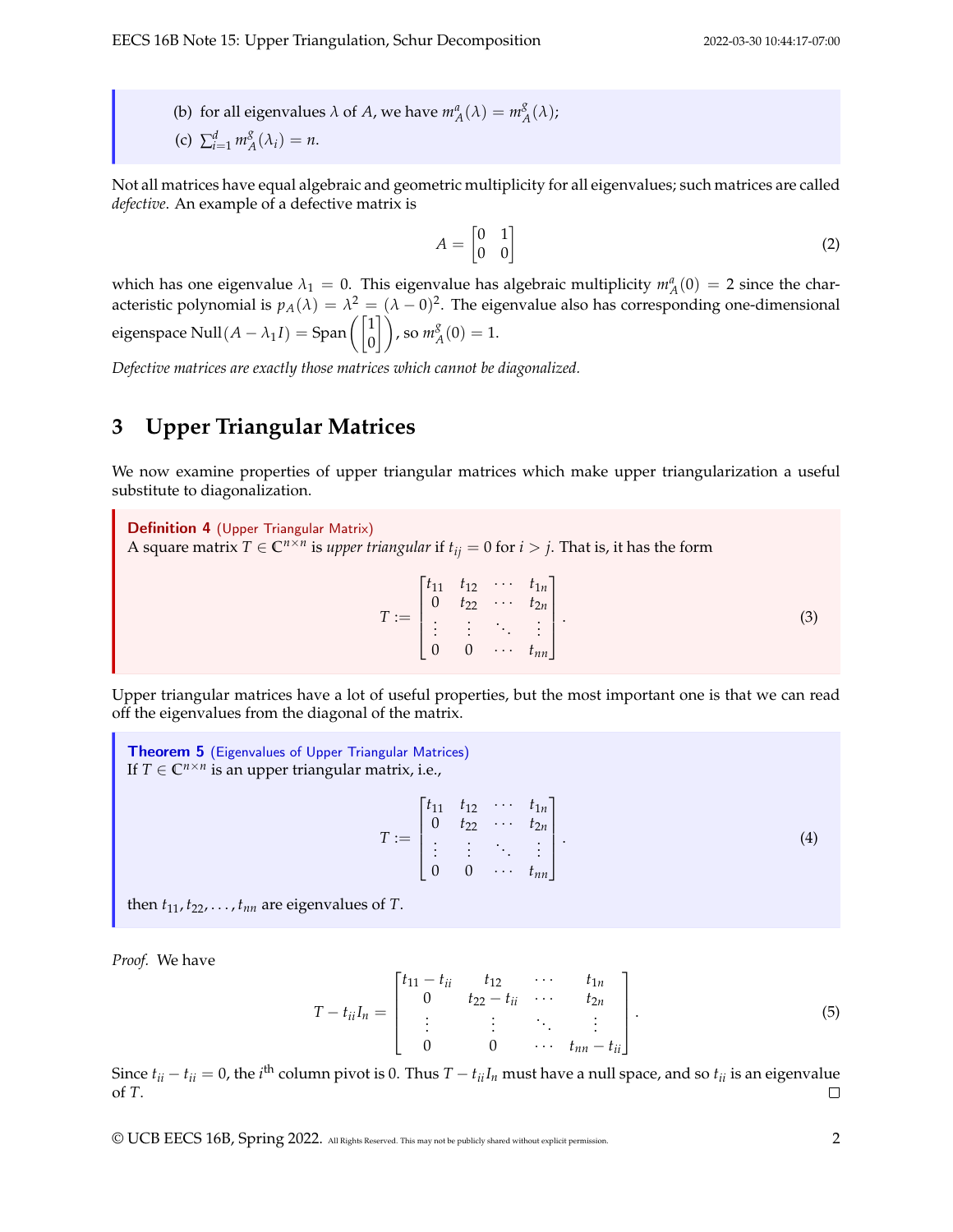In fact, it can be shown that a slightly stronger statement holds (though since we do not know, and will not worry about, taking determinants of large matrices, *the proof is out of scope*; the most direct proof is by the [Laplace expansion](https://en.wikipedia.org/wiki/Laplace_expansion) method to compute the determinant, which, again, is out of scope).

<span id="page-2-0"></span>Theorem 6 (Characteristic Polynomials of Upper Triangular Matrices) If  $T \in \mathbb{C}^{n \times n}$  is an upper triangular matrix, i.e.,

$$
T := \begin{bmatrix} t_{11} & t_{12} & \cdots & t_{1n} \\ 0 & t_{22} & \cdots & t_{2n} \\ \vdots & \vdots & \ddots & \vdots \\ 0 & 0 & \cdots & t_{nn} \end{bmatrix} . \tag{6}
$$

then the characteristic polynomial of *T* is

$$
p_T(\lambda) = \prod_{i=1}^n (\lambda - t_{ii}).
$$
\n(7)

This says that the *only* eigenvalues of *T* are the *tii* (not guaranteed by the earlier theorem, in the case of duplicates), and the number of times each eigenvalue is on the diagonal is equal to its algebraic multiplicity.

Suppose we have some upper triangular matrix *T*, and some vector  $\vec{y}$ , and we want to solve  $T\vec{x} = \vec{y}$ . (Since a lot of the problems we deal with in this course are analogous to this problem, this isn't as contrived as it might seem). Written out, we have

$$
\begin{bmatrix} t_{11} & t_{12} & \cdots & t_{1n} \\ 0 & t_{22} & \cdots & t_{2n} \\ \vdots & \vdots & \ddots & \vdots \\ 0 & 0 & \cdots & t_{nn} \end{bmatrix} \begin{bmatrix} x_1 \\ x_2 \\ \vdots \\ x_n \end{bmatrix} = \begin{bmatrix} y_1 \\ y_2 \\ \vdots \\ y_n \end{bmatrix}.
$$
 (8)

More explicitly,

$$
\begin{bmatrix} y_1 \\ y_2 \\ \vdots \\ y_n \end{bmatrix} = \begin{bmatrix} t_{11}x_1 + t_{12}x_2 + \dots + t_{1n}x_n \\ t_{22}x_2 + \dots + t_{2n}x_n \\ \vdots \\ t_{nn}x_n \end{bmatrix} . \tag{9}
$$

More formally, the *k* th row is

$$
y_k = \sum_{j=k}^n t_{kj} x_j.
$$
 (10)

If none of the  $t_{ii}$  are zero, then we can solve the bottom row first to get  $x_n = \frac{y_n}{t_m}$  $\frac{yn}{t_{nn}}$ . Then we can plug that into the penultimate row, getting

$$
x_{n-1} = \frac{y_{n-1} - t_{n-1,n}x_n}{t_{n-1,n-1}} = \frac{y_{n-1} - y_n \frac{t_{n-1,n}}{t_{n,n}}}{t_{n-1,n-1}}.
$$
\n
$$
(11)
$$

And plug this into the third-to-last row, and so on. A general formula is

$$
x_k = \frac{1}{t_{kk}} \left( y_k - \sum_{j=k+1}^n t_{kj} x_j \right) \tag{12}
$$

which we can recursively apply until we solve for all the *x<sup>i</sup>* . This method of solving is called *back-substitution*.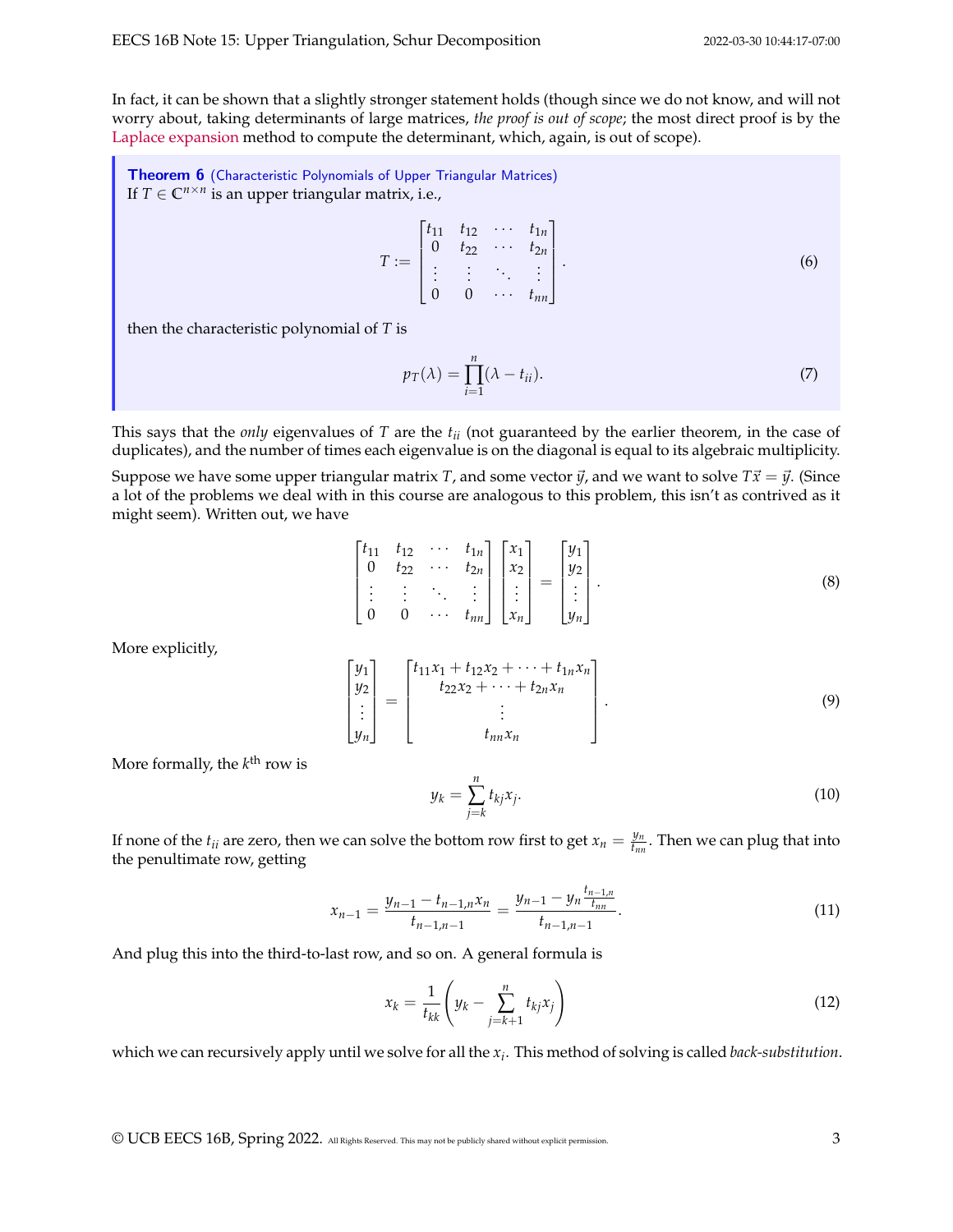Key Idea 7 (Solving an Upper Triangular System) In an upper triangular system, we can reduce a matrix equation into a bunch of scalar equations, which we can then solve in a specific order to get a solution for all the scalar equations, and thus the original matrix equation.

# <span id="page-3-3"></span>**4 Schur Decomposition**

Now we will learn how to get any matrix into upper triangular form via a change of basis; this matrix decomposition is called the *Schur decomposition*.

<span id="page-3-0"></span>Theorem 8 (Existence of Schur Decomposition) Let  $A \in \mathbb{C}^{n \times n}$  be a square matrix. Then there is a change-of-basis matrix  $U \in \mathbb{C}^{n \times n}$  and an uppertriangular matrix  $T \in \mathbb{C}^{n \times n}$  such that  $A = U T U^{-1}$ . Moreover, the eigenvalues of  $A$  are on the diagonal of *T* according to their multiplicities.

Unfortunately, we are not able to prove this result in full generality until we learn about complex inner products in [Note 2j.](https://www.eecs16b.org/notes/sp22/note2j.pdf) Once there, we will be able to prove Theorem [8](#page-3-0) (and in fact show that we can always find a *U* which is orthonormal with respect to the complex inner product) using a very similar method as will be used to prove the following theorem, which is is tractable from our point of view.

<span id="page-3-1"></span>Theorem 9 (Existence of Real Schur Decomposition) Let  $A \in \mathbb{R}^{n \times n}$  be a square matrix with real eigenvalues. Then there is an orthonormal change-of-basis matrix *U* ∈  $\mathbb{R}^{n \times n}$  and an upper-triangular matrix *T* ∈  $\mathbb{R}^{n \times n}$  such that *A* = *UTU*<sup>T</sup>. Moreover, the eigenvalues of *A* are on the diagonal of *T* according to their multiplicities.

*The proof of Theorem [9](#page-3-1) is on the longer side and may distract from the overall flow of this note, so it is left to Appendix [A.](#page-7-0) We fully expect you to read the proof and understand it. It is completely in-scope for the course.*

The method of proof is constructive, so it also doubles as a proof of correctness for the following algorithm.

<span id="page-3-2"></span>**Algorithm 10** Real Schur Decomposition

**Input:** A square matrix  $A \in \mathbb{R}^{n \times n}$  with real eigenvalues. **Output:** An orthonormal matrix  $U \in \mathbb{R}^{n \times n}$  and an upper-triangular matrix  $T \in \mathbb{R}^{n \times n}$  such that  $A =$ *UTU*⊤. 1: **function** REALSCHURDECOMPOSITION(*A*) 2: **if**  $A$  is  $1 \times 1$  **then** 3: **return**  $\begin{bmatrix} 1 \end{bmatrix}$  , A 4: **end if** 5:  $(\vec{q}_1, \lambda_1) :=$  FINDEIGENVECTOREIGENVALUE(A) 6:  $Q := \text{EXT}\text{ENDBASIS}(\{\vec{q}_1\}, \mathbb{R}^n)$  $\triangleright$  Extend  $\{\vec{q}_1\}$  to a basis of  $\mathbb{R}^n$  using Gram-Schmidt; see [Note 13](https://www.eecs16b.org/notes/sp22/note13.pdf) 7: **Unpack**  $Q := [\vec{q}_1 \quad \tilde{Q}]$ 8: Compute and unpack  $Q^{\top}AQ = \begin{bmatrix} \lambda_1 & \vec{a}^{\top} \\ \vec{a} & \vec{a}^{\top} \end{bmatrix}$ 12  $\begin{bmatrix} \lambda_1 & \vec{\tilde{a}}_{12}^{\top} \\ \vec{0}_{n-1} & \widetilde{A}_{22} \end{bmatrix}$ 9:  $(P, \tilde{T}) := \text{RealSchurDecomposition}(\tilde{A}_{22})$ <br>10:  $U := [\vec{a}_1 \quad \tilde{O}P]$ 10:  $U := \begin{bmatrix} \vec{q}_1 & \widetilde{Q}P \end{bmatrix}$ 11:  $T :=$  $\begin{bmatrix} \lambda_1 & \vec{\tilde{a}}_{12}^{\top} P \\ \vec{\tilde{a}} & \tilde{\tilde{\tau}} \end{bmatrix}$  $\vec{0}_{n-1}$  *T* 1 12: **return** (*U*, *T*) 13: **end function**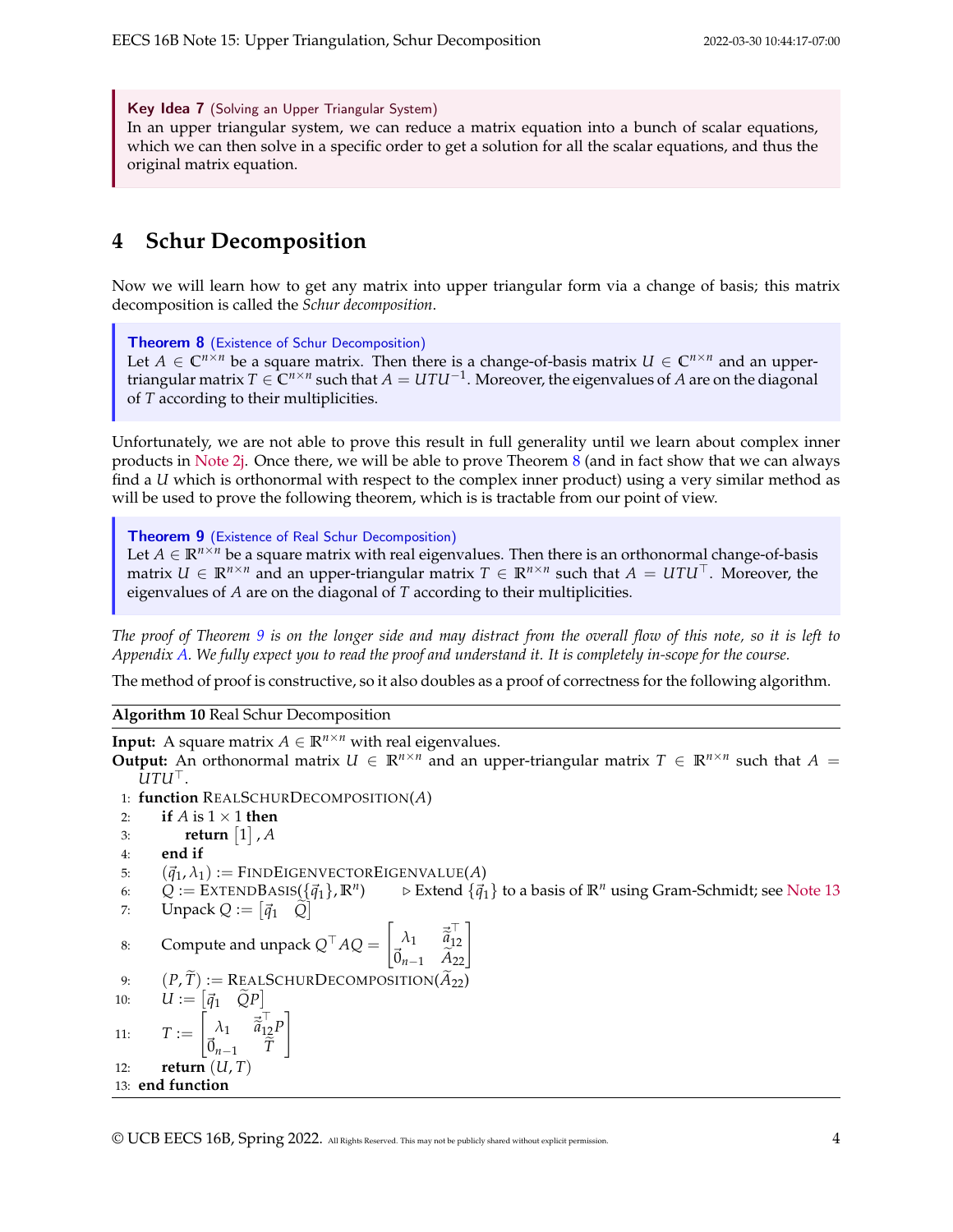**Concept Check:** Once you read [Note 2j,](https://www.eecs16b.org/notes/sp22/note2j.pdf) prove Theorem [8](#page-3-0) and come up with a complex analogue to Algorithm [10.](#page-3-2)

We have now just developed a method for, and validated our use of, upper triangularization, which we used in [Note 11](https://www.eecs16b.org/notes/sp22/note12.pdf) for example.

## **5 Spectral Theorem**

Now that we have shown the existence of the Schur decomposition, we can now use it to prove one of the most important and fundamental theorems in linear algebra. This is the spectral theorem (for real symmetric matrices). Spectral theorems (for different classes of symmetric linear maps) are useful in mathematics and engineering, as they reveal useful decompositions of symmetric linear maps.

<span id="page-4-0"></span>**Theorem 11** (Spectral Theorem for Real Symmetric Matrices) Let  $A \in \mathbb{R}^{n \times n}$  be real and symmetric. Then:

- (i) The eigenvalues of *A* are real.
- (ii) *A* is diagonalizable.

(iii) There is an orthonormal basis of  $\mathbb{R}^n$  consisting of eigenvectors of  $A$ .

In short,  $A$  may be *orthonormally diagonalized*:  $A = V \Lambda V^\top$  where  $V \in \mathbb{R}^{n \times n}$  is an orthonormal matrix of eigenvectors of *A*, and Λ ∈ **R***n*×*<sup>n</sup>* is a real diagonal matrix of eigenvalues.

*The proof of Theorem [11](#page-4-0) is on the longer side and may distract from the overall flow of this note, so it is left to Appendix [B.](#page-10-0) We fully expect you to read the proof and understand it. It is completely in-scope for the course.*

**Concept Check:** Once you read [Note 2j,](https://www.eecs16b.org/notes/sp22/note2j.pdf) come up with a complex analogue to Theorem [11](#page-4-0) (i.e., a spectral theorem for complex "Hermitian" matrices).

In fact, this gives symmetric matrices a huge amount of useful structure. Namely, orthonormal diagonalization is a key ingredient in proofs and algorithms involving symmetric matrices.

#### **6 Example**

We run the upper triangularization algorithm on the matrix

$$
A := \begin{bmatrix} 0 & 1 \\ -2 & -3 \end{bmatrix}.
$$
 (13)

The eigenvalues of *A* and corresponding eigenvectors are

$$
\vec{q}_1 = \begin{bmatrix} -\frac{1}{\sqrt{5}} \\ \frac{2}{\sqrt{5}} \end{bmatrix} \quad \lambda_1 = -2 \qquad \vec{q}_2 := \begin{bmatrix} -\frac{1}{\sqrt{2}} \\ \frac{1}{\sqrt{2}} \end{bmatrix} \quad \lambda_2 = -1. \tag{14}
$$

Applying the algorithm with  $\vec{q}_1$  initially, we extend  $\vec{q}_1$  to a basis  $Q$  of  $\mathbb{R}^2$ , by letting

$$
Q = \begin{bmatrix} \vec{q}_1 & \tilde{Q} \end{bmatrix} \quad \text{where} \quad \tilde{Q} = \begin{bmatrix} \frac{2}{\sqrt{5}} \\ \frac{1}{\sqrt{5}} \end{bmatrix} . \tag{15}
$$

Thus

$$
Q = \begin{bmatrix} -\frac{1}{\sqrt{5}} & \frac{2}{\sqrt{5}} \\ \frac{2}{\sqrt{5}} & \frac{1}{\sqrt{5}} \end{bmatrix}.
$$
 (16)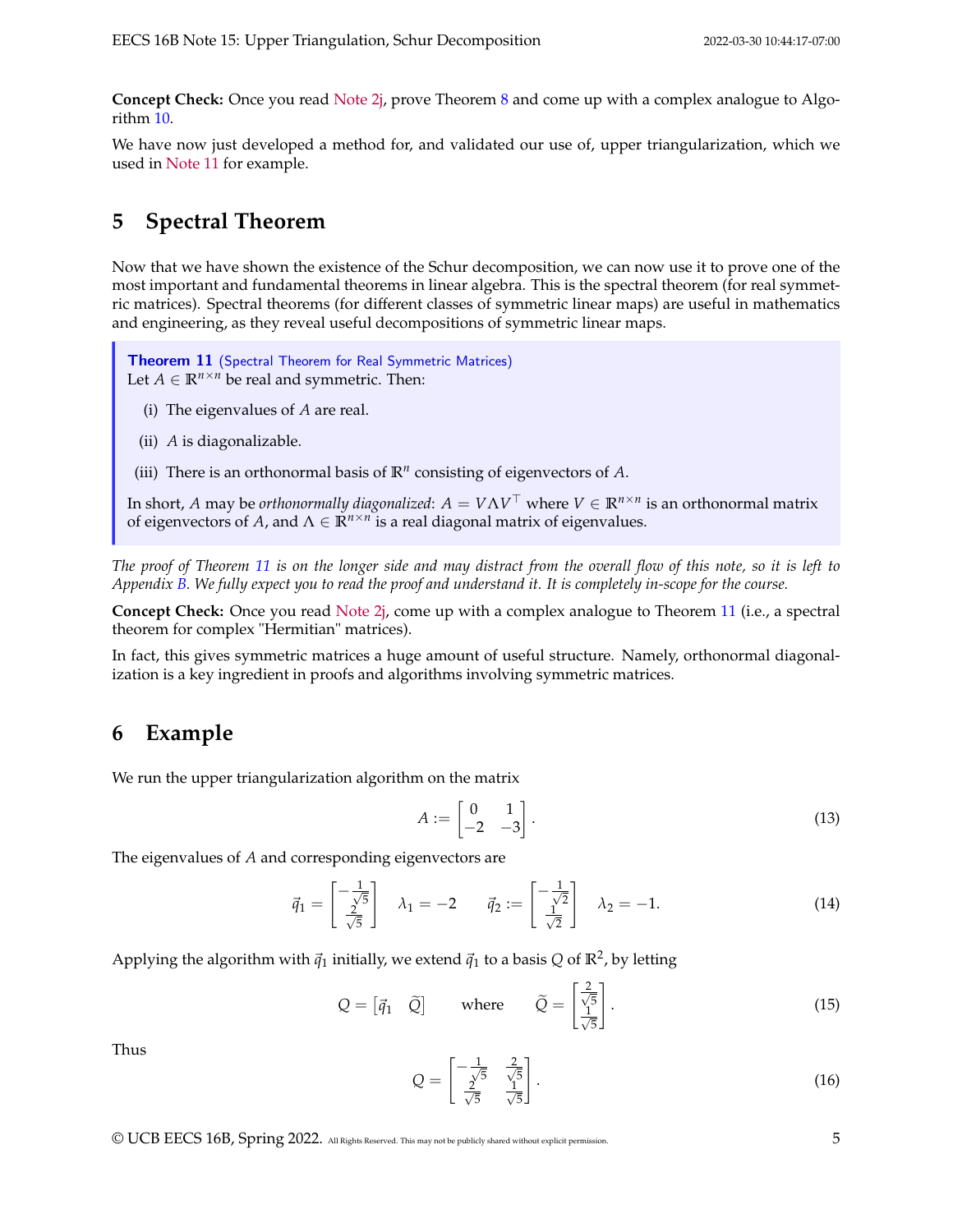Computing *Q*⊤*AQ*, we get

$$
Q^{\top}AQ = \begin{bmatrix} -\frac{1}{\sqrt{5}} & \frac{2}{\sqrt{5}} \\ \frac{2}{\sqrt{5}} & \frac{1}{\sqrt{5}} \end{bmatrix}^{\top} \begin{bmatrix} 0 & 1 \\ -2 & -3 \end{bmatrix} \begin{bmatrix} -\frac{1}{\sqrt{5}} & \frac{2}{\sqrt{5}} \\ \frac{2}{\sqrt{5}} & \frac{1}{\sqrt{5}} \end{bmatrix} = \begin{bmatrix} -2 & -3 \\ 0 & -1 \end{bmatrix}.
$$
 (17)

We see that  $\lambda_1 = -2$ , which is indeed the eigenvalue corresponding to  $\lambda_1$ . Also unpacking,  $\tilde{a}_{12}^T = -3$ . And  $A_{22} = -1$ , so its Schur decomposition is computed recursively to get *P* = 1 and  $\tilde{T} = -1$ . Then

$$
U := \begin{bmatrix} \vec{q}_1 & \widetilde{Q}P \end{bmatrix} = \begin{bmatrix} \vec{q}_1 & \widetilde{Q} \end{bmatrix} = Q = \begin{bmatrix} -\frac{1}{\sqrt{5}} & \frac{2}{\sqrt{5}} \\ \frac{2}{\sqrt{5}} & \frac{1}{\sqrt{5}} \end{bmatrix}
$$
(18)

which is orthonormal, and

$$
T := \begin{bmatrix} \lambda_1 & \widetilde{a}_{12}^\top P \\ 0 & \widetilde{T} \end{bmatrix} = \begin{bmatrix} -2 & -3 \\ 0 & -1 \end{bmatrix} . \tag{19}
$$

Note that *T* is upper triangular with the eigenvalues of *A* on the diagonal. And,  $A = UTU^\top$ .

## **7 (OPTIONAL) Numerical Implications**

Sometimes when we are solving problems or designing algorithms (say for stability or controllability), we want to do coordinate changes to bases in which we get easily solvable systems.

Previously, we used eigenvector bases for this. Now, we are allowed to use upper-triangularization bases. It turns out that a lot of the time, using the upper-triangularization basis is better, in the sense that our computation is more numerically stable. Let's try to briefly unpack why that is.

For notation's sake, let's say that we're working with a matrix  $A \in \mathbb{R}^{n \times n}$ .

Right off the bat, we re-emphasize that sometimes *A* is not diagonalizable. In this case, upper-triangularization is the only method we have developed so far that actually works for *A*, and so it is the best method to use by default.

Now let's suppose that *A* is diagonalizable. Let *A* = *V*Λ*V* <sup>−</sup><sup>1</sup> be the representation of *A* in the eigenvector basis *V* – the diagonalization of  $A$  – and let  $A = U T U^{\top}$  be the representation of  $A$  in the upper triangular basis – the Schur decomposition of *A*.

One key difference we can see in these formulas is that in the diagonalization representation, we need to compute *V* and *V* −1 , while in the upper triangularization representation, we only need to compute *U* and *U* <sup>∣</sup> (which is easy to compute given *U*). This is the difference we are looking for.

We will now try to justify why computing  $V^{-1}$  is numerically unstable. We do this by considering a range of scenarios (say configurations of *A*).

One extreme is when *A* is symmetric. Then the eigenvectors of *A* are orthonormal. If they are normalized, then *V* is a matrix with orthonormal columns and rows, so that  $V^{-1} = V^{\top}$ . In this case, we have shown earlier in the note that the Schur decomposition is exactly equal to the diagonalization, so there is no advantage to be gained by either side in terms of numeric stability.

The other extreme is when *A* is not diagonalizable. Then multiple eigenvectors of *A* are not distinct – in particular, they align perfectly. In this case *V* is singular, and thus non-invertible, since two of the columns of *V* are identical. Since we can only use the Schur decomposition, this is the better method.

We can make our point by considering matrices *A* that are "close to non-diagonalizable" – that is, *A* with eigenvector matrix *V* which is "nearly singular". That is, two eigenvectors of *A* are almost completely aligned. We saw such matrices in the critically damped case for RLC circuits, for example.

In this case, inverting the *V* matrix and separating the aligned eigenvectors is difficult, and indeed numerically unstable. One can make the argument precise using the notion of *condition number*, which is out of scope for the class. But, heuristically, here is what happens.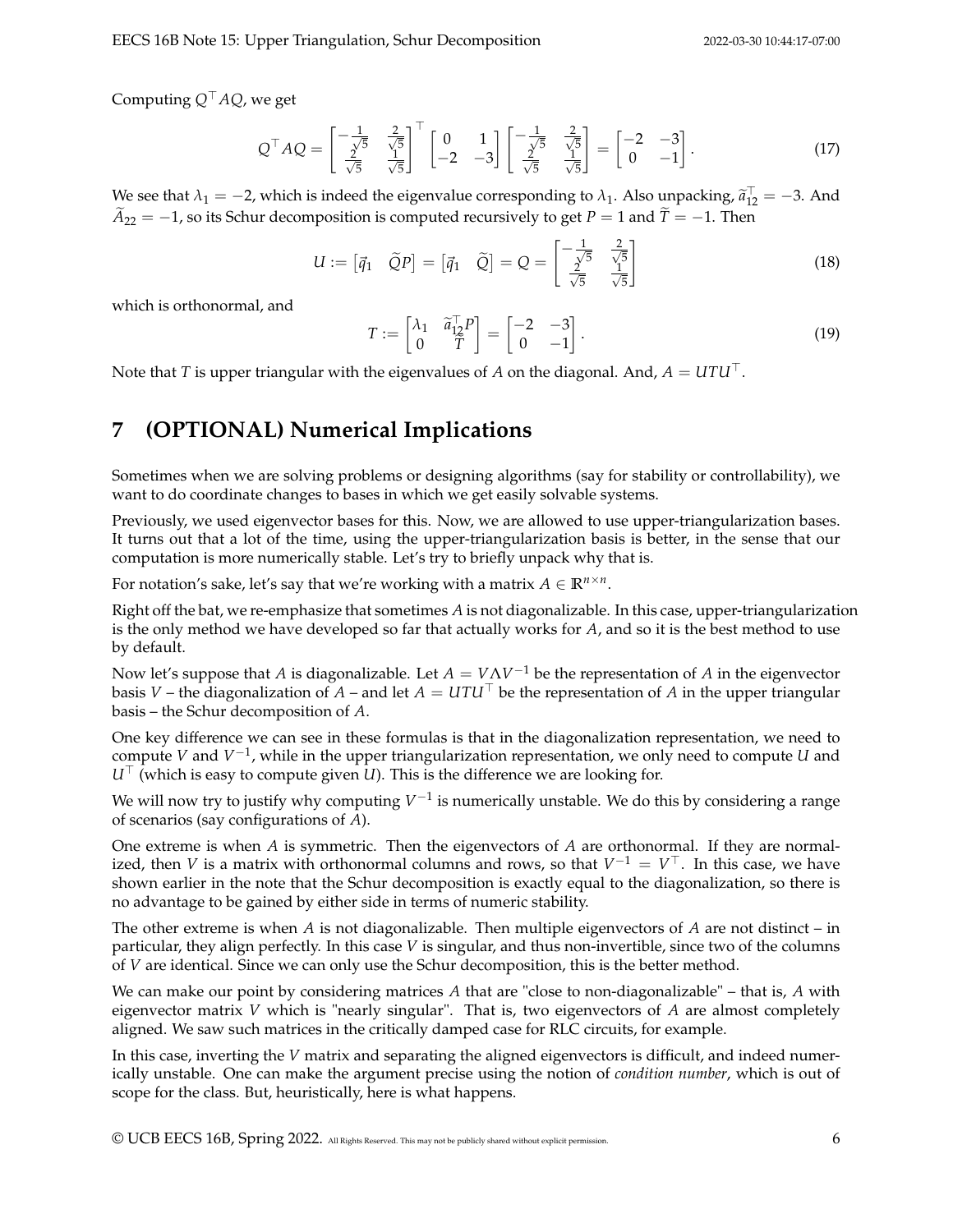When we find a matrix inverse, conceptually it's similar to finding a solution  $\vec{x}$  to  $V\vec{x} = \vec{y}$ . Since there are almost-aligned eigenvectors in *V*, there is at least one direction in **R***<sup>n</sup>* for which all of the columns of *V* have really small components in that direction (because there are *n* directions and effectively *n* − 1 vectors to use). If  $\vec{y}$  points into that problematic direction, then the coordinates of  $\vec{x}$  (i.e., the coefficients of the linear combination of the columns of *V*) will, more often than not, have to be very large to push the vectors in *V* to reach  $\vec{y}$ , while cancelling out in all other directions to perfectly equal  $\vec{y}$  – even for benign, generic  $\vec{y}$  such as unit vectors! Moreover, *very similar values of* ⃗*y (such as a "true" value of* ⃗*y compared to a computer representation of ÿ), lead to very different values for*  $\vec{x}$ *! Since*  $\vec{x}$  *has crazy behavior and*  $\vec{x} = V^{-1}\vec{y}$ *, it is reasonable to think of*  $V^{-1}$  as being numerically unstable.

On the other hand, the Schur decomposition is like a boon, in the sense that when we compute it, we never have to take matrix inverses. All we have to do is take matrix transposes, use Gram-Schmidt<sup>[1](#page-6-0)</sup>, and we're in business – we get a fully orthonormal basis that turns our system into one that's easily solvable. This process is more numerically stable, since our change-of-basis is orthonormal and we never have to take an inverse anywhere.

This is the crux of why the Schur decomposition is more numerically stable than diagonalization. This type of analysis can be explored more in e.g., EE 127, and Math 128.

## **8 Final Comments**

In this note, we first discussed why some matrices are not diagonalizable. Then, we discussed uppertriangular matrices, and in particular properties of upper-triangular matrices that make upper-triangularization a good alternative to diagonalization for solving problems, more specifically the property of this basis to split vector equations into scalar equations that can be solved one at a time. Then, we discussed the Schur decomposition, as a way to upper-triangularize arbitrary matrices. Finally, we stated and proved the spectral theorem for real symmetric matrices, using the extra structure that the Schur decomposition gave us.

This validates the upper-triangularization decompositions we used earlier, for example in [Note 11.](https://www.eecs16b.org/notes/sp22/note11.pdf)

<span id="page-6-0"></span><sup>1</sup>Gram-Schmidt is also not great as a numerical linear algebra tool, because it suffers from a phenomenon called *catastrophic cancellation*. The gist of it is that we end up subtracting a lot of vectors, end up with vectors that should be – but are not quite, on our computer, due to computer arithmetic limitations – zero, and then we normalize it and get a unit vector in an essentially random direction. Using this vector in our computation can lead to crazy results. There are other methods to do orthonormalization, such as one of many algorithms for the [QR decomposition,](https://en.wikipedia.org/wiki/QR_decomposition) although they are more technically complex. *All of this footnote is out of scope for the course.*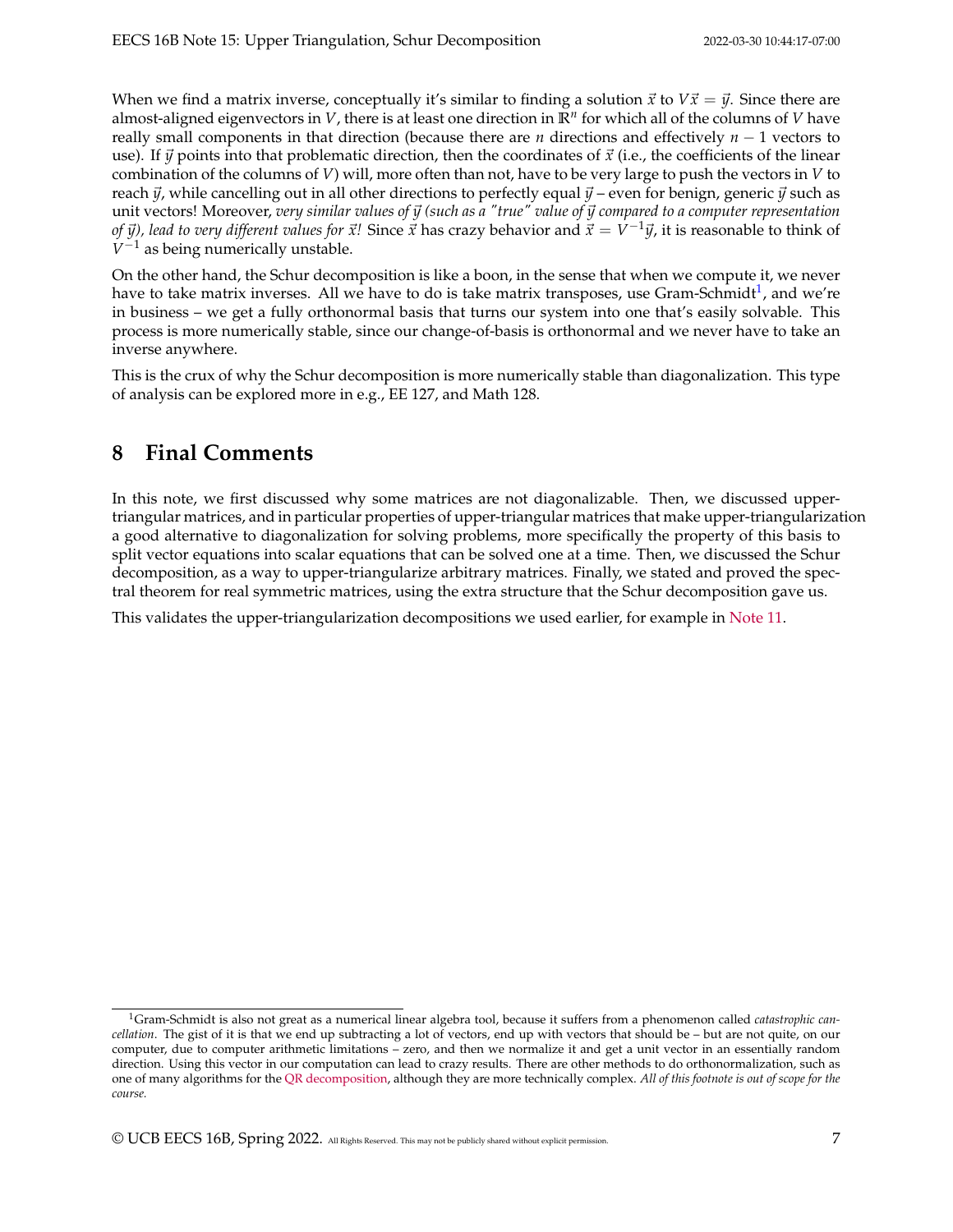#### <span id="page-7-0"></span>**A Proof of Theorem [9](#page-3-1)**

To show this theorem, we will need the following two lemmas.

The ability to do this decomposition relies on the following fundamental claim.

<span id="page-7-1"></span>Lemma 12 (Existence of an Eigenvalue/Eigenvector Pair)

Let  $A \in \mathbb{C}^{n \times n}$  be a square matrix. Then A has an eigenvalue and corresponding eigenvector.

*Proof.* Since  $p_A(\lambda)$ , i.e., the characteristic polynomial of *A*, has an eigenvalue, the [Fundamental Theorem](https://en.wikipedia.org/wiki/Fundamental_theorem_of_algebra) [of Algebra](https://en.wikipedia.org/wiki/Fundamental_theorem_of_algebra) asserts that it has at least one distinct root, which is our eigenvalue  $\lambda_0$ . Then det( $A - \lambda_0 I_n$ ) =  $p_A(\lambda_0) = 0$ , so  $A - \lambda_0 I_n$  has a null space. Thus there is at least one eigenvector  $\vec{v}_0$  such that  $(\vec{v}_0, \lambda_0)$  is an eigenvector/eigenvalue pair for *A*.  $\Box$ 

In order to ensure the eigenvalues of all matrices we deal with are real, we require the following lemma, which follows from the same calculation as Theorem [6.](#page-2-0)

<span id="page-7-2"></span>Lemma 13 (Characteristic Polynomial of Block Upper Triangular Matrices) If  $T \in \mathbb{C}^{(m+n)\times (m+n)}$  is a block upper triangular matrix, i.e.,

$$
T := \begin{bmatrix} T_{11} & T_{12} \\ 0_{n \times m} & T_{22} \end{bmatrix} .
$$
 (20)

where  $T_{11} \in \mathbb{C}^{m \times m}$ ,  $T_{12} \in \mathbb{C}^{m \times n}$ ,  $T_{22} \in \mathbb{C}^{n \times n}$ , then the characteristic polynomial of *T* is

$$
p_T(\lambda) = p_{T_{11}}(\lambda) p_{T_{22}}(\lambda). \tag{21}
$$

*Proof of Theorem [9.](#page-3-1)* We use a recursive approach.

The recursive base case is  $n = 1$ . If  $A \in \mathbb{R}^{1 \times 1}$  then  $A$  is a scalar, so the orthonormal change-of-basis matrix *U* can just be *U* = 1, and *T* = *A*. Thus  $A = U T U^{-1}$  is a Schur decomposition of *A*.

Now consider the general recursive case. Suppose  $A \in \mathbb{R}^{n \times n}$  is a matrix with *n* (not necessarily distinct) real eigenvalues  $\lambda_1, \ldots, \lambda_n$ . Pick a normalized eigenvector  $\vec{q}$  of  $A$  which corresponds to  $\lambda_1$ ; this exists by Lemma [12.](#page-7-1) Use Gram-Schmidt to extend  $\vec{q}$  to an orthonormal basis  $Q = [\vec{q} \quad \widetilde{Q}]$  of  $\mathbb{R}^n$ . Then

$$
Q^{\top} A Q = \begin{bmatrix} \vec{q}^{\top} \\ \vec{Q}^{\top} \end{bmatrix} A \begin{bmatrix} \vec{q} & \tilde{Q} \end{bmatrix}
$$
 (22)

$$
= \begin{bmatrix} \vec{q}^\top A \vec{q} & \vec{q}^\top A \vec{Q} \\ \tilde{Q}^\top A \vec{q} & \tilde{Q}^\top A \vec{Q} \end{bmatrix}
$$
(23)

$$
= \begin{bmatrix} \lambda_1 \vec{q}^\top \vec{q} & \vec{q}^\top A \widetilde{Q} \\ \lambda_1 \widetilde{Q}^\top \vec{q} & \widetilde{Q}^\top A \widetilde{Q} \end{bmatrix} . \tag{24}
$$

Now since *Q* is orthonormal, we have

$$
I_n = Q^{\top} Q = \begin{bmatrix} \vec{q}^{\top} \\ \tilde{Q}^{\top} \end{bmatrix} [\vec{q} \quad \tilde{Q}] = \begin{bmatrix} \vec{q}^{\top} \vec{q} & \vec{q}^{\top} \tilde{Q} \\ \tilde{Q}^{\top} \vec{q} & \tilde{Q}^{\top} \tilde{Q} \end{bmatrix}.
$$
 (25)

But we also know

$$
I_n = \begin{bmatrix} 1 & \vec{0}_{n-1}^{\top} \\ \vec{0}_{n-1} & I_{n-1} \end{bmatrix}
$$
 (26)

so  $\widetilde{Q}^{\top} \vec{q} = \vec{0}_{n-1}$ , and also  $\vec{q}^{\top} \vec{q} = 1$ . Thus

$$
Q^{\top}AQ = \begin{bmatrix} \lambda_1 \vec{q}^{\top} \vec{q} & \vec{q}^{\top} A \tilde{Q} \\ \lambda_1 \tilde{Q}^{\top} \vec{q} & \tilde{Q}^{\top} A \tilde{Q} \end{bmatrix}
$$
 (27)

© UCB EECS 16B, Spring 2022. All Rights Reserved. This may not be publicly shared without explicit permission. 8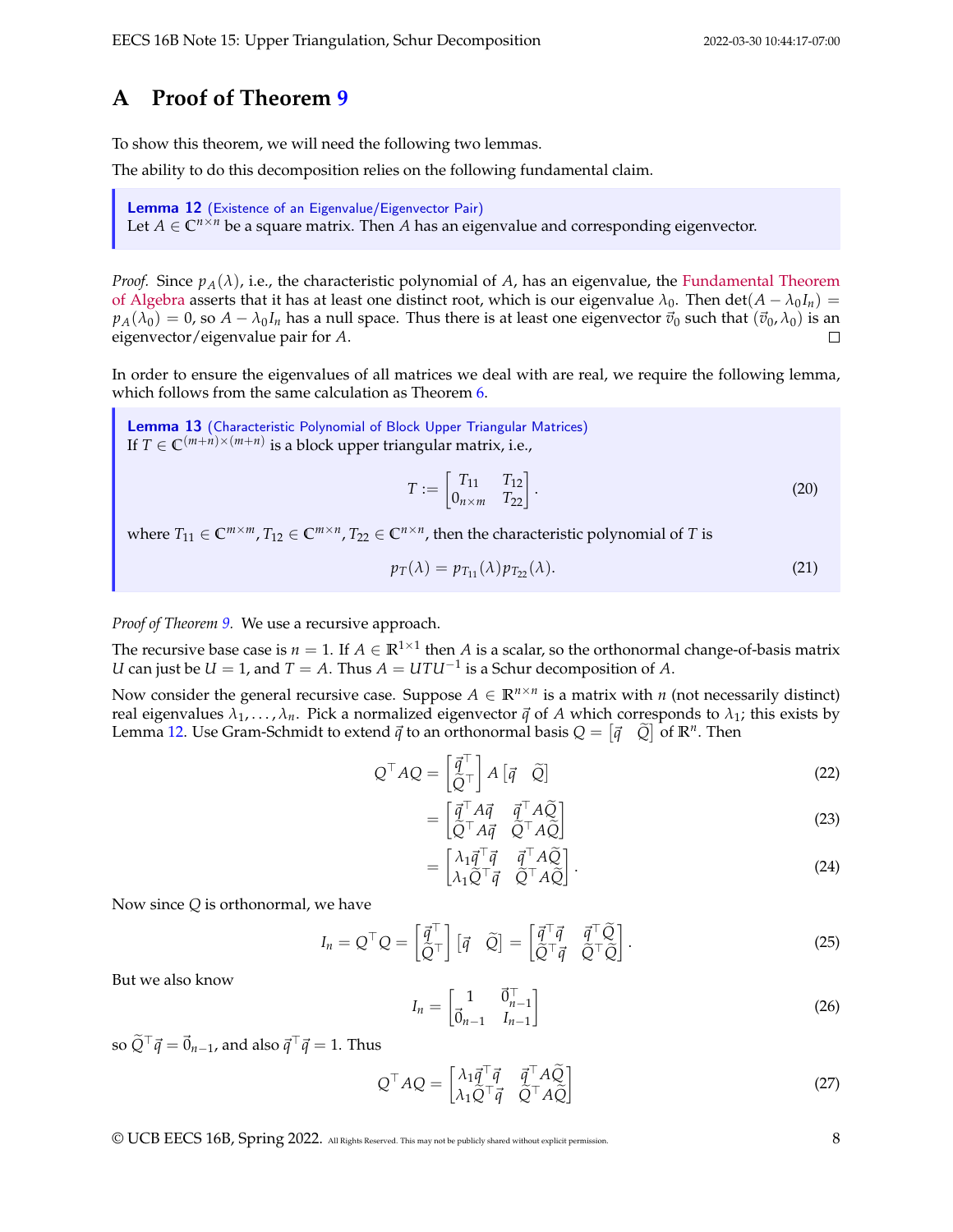EECS 16B Note 15: Upper Triangulation, Schur Decomposition 2022-03-30 10:44:17-07:00

$$
= \begin{bmatrix} \lambda_1 & \vec{q}^\top A \tilde{Q} \\ \vec{0}_{n-1} & \vec{Q}^\top A \tilde{Q} \end{bmatrix} . \tag{28}
$$

To clean up a little, we introduce the notation

$$
\vec{\tilde{a}}_{12}^{\top} := \vec{q}^{\top} A \tilde{Q} \quad \text{and} \quad \tilde{A}_{22} := \tilde{Q}^{\top} A \tilde{Q}. \tag{29}
$$

Thus we have

$$
Q^{\top} A Q = \begin{bmatrix} \lambda_1 & \vec{q}^{\top} A \tilde{Q} \\ \vec{0}_{n-1} & \vec{Q}^{\top} A \tilde{Q} \end{bmatrix}
$$
 (30)

$$
= \begin{bmatrix} \lambda_1 & \vec{\tilde{a}}_{12}^\top \\ \vec{0}_{n-1} & \vec{A}_{22} \end{bmatrix} . \tag{31}
$$

This is where we set up for the recursive call, where we will try to recursively upper triangularize  $A_{22}$ . We first need to show that  $\widetilde{A}_{22}$  is a smaller subproblem of *A*, which fulfills all assumptions of the theorem, i.e., is a real square matrix with real eigenvalues.

Since  $\widetilde{Q} \in \mathbb{R}^{n \times (n-1)}$ , we have  $\widetilde{A}_{22} \in \mathbb{R}^{(n-1)\times (n-1)}$ . Thus  $\widetilde{A}_{22}$  is smaller than our original matrix *A* and also a square matrix.

We can write the characteristic polynomial of *A* as

$$
p_A(\lambda) = \prod_{i=1}^n (\lambda - \lambda_i). \tag{32}
$$

Since *Q*⊤*AQ* is a change of basis from *A*, we know from the invariance of polynomials under change of basis (proved in [Note 12\)](https://www.eecs16b.org/notes/sp22/note12.pdf) that

$$
p_A(\lambda) = p_{Q^\top A Q}(\lambda). \tag{33}
$$

Since *Q*⊤*AQ* is block upper triangular, by Lemma [13,](#page-7-2) we have

$$
p_A(\lambda) = p_{Q^\top A Q}(\lambda) = (\lambda - \lambda_1) p_{\widetilde{A}_{22}}(\lambda).
$$
\n(34)

Hence

$$
p_{\tilde{A}_{22}}(\lambda) = \frac{p_A(\lambda)}{\lambda - \lambda_1} = \prod_{i=2}^n (\lambda - \lambda_i).
$$
\n(35)

Thus  $\widetilde{A}_{22}$  has all real eigenvalues, in particular  $\lambda_2, \ldots, \lambda_n$ .

Therefore we can recursively take the Schur decomposition of  $\widetilde{A}_{22}$ . Write

$$
\widetilde{A}_{22} := P \widetilde{T} P^{\top}
$$
\n(36)

where  $P \in \mathbb{R}^{(n-1)\times(n-1)}$  is orthonormal and  $\widetilde{T} \in \mathbb{R}^{(n-1)\times(n-1)}$  is upper triangular. Then

$$
Q^{\top} A Q = \begin{bmatrix} \lambda_1 & \vec{\tilde{a}}_{12}^{\top} \\ \vec{0}_{n-1} & \vec{\tilde{A}}_{22} \end{bmatrix}
$$
 (37)

$$
= \begin{bmatrix} \lambda_1 & \vec{\tilde{a}}_{12}^\top \\ \vec{0}_{n-1} & P\tilde{T}P^\top \end{bmatrix} \tag{38}
$$

$$
= \begin{bmatrix} 1 & \vec{0}^\top_{n-1} \\ \vec{0}_{n-1} & P \end{bmatrix} \begin{bmatrix} \lambda_1 & \vec{\tilde{a}}_{12}^\top P \\ \vec{0}_{n-1} & \vec{\tilde{T}} \end{bmatrix} \begin{bmatrix} 1 & \vec{0}^\top_{n-1} \\ \vec{0}_{n-1} & P^\top \end{bmatrix} . \tag{39}
$$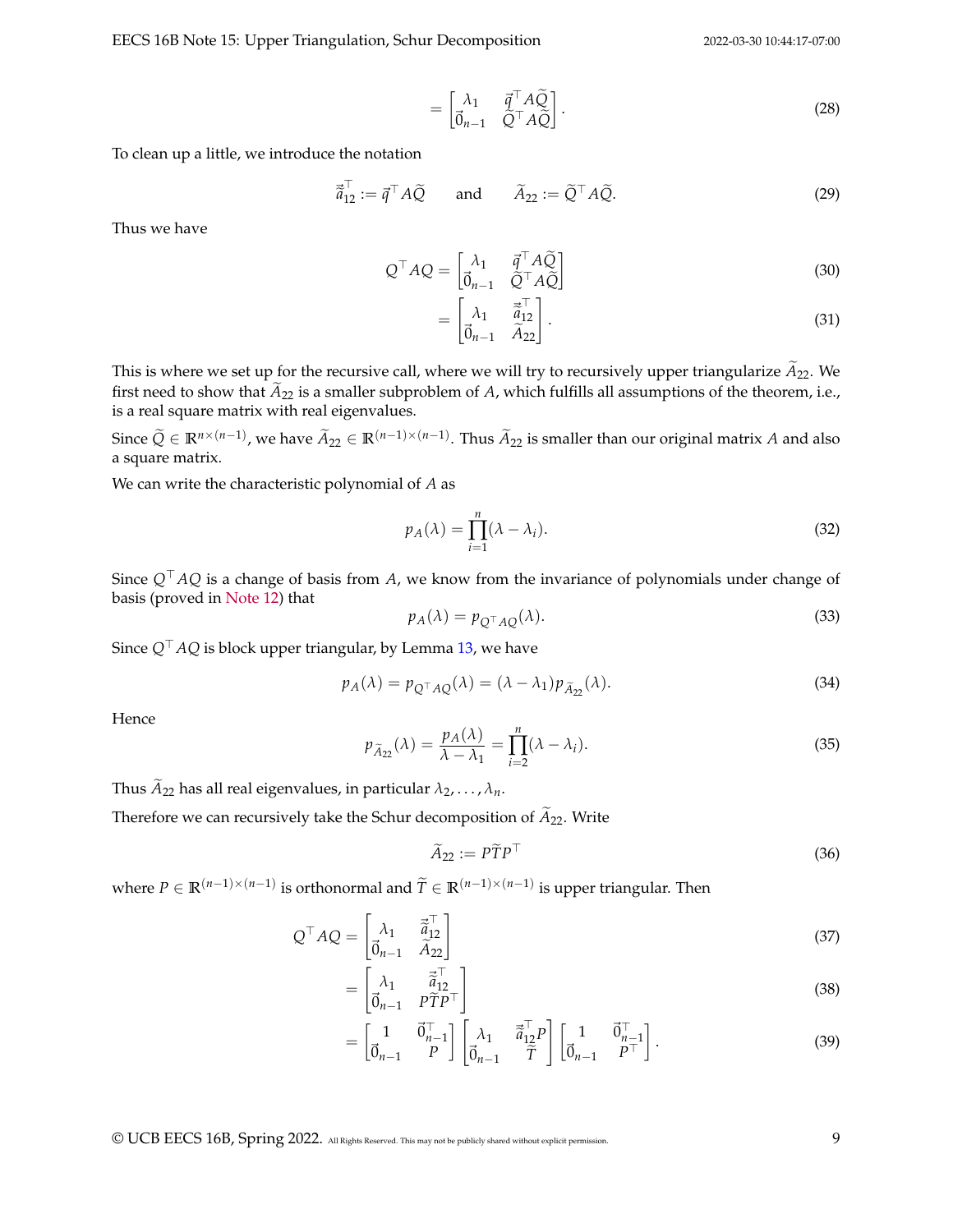where the motivation to reach the last line is that we want to find a matrix factorization that isolates  $\tilde{T}$  in the bottom right corner, making the middle matrix upper-triangular. Again cleaning up notation, let

$$
R := \begin{bmatrix} 1 & \vec{0} \, \vec{r}_{n-1} \\ \vec{0}_{n-1} & P \end{bmatrix} . \tag{40}
$$

Then, using the orthonormality of *P*, we have

$$
R^{\top}R = \begin{bmatrix} 1 & \vec{0}^{\top}_{n-1} \\ \vec{0}_{n-1} & P \end{bmatrix}^{\top} \begin{bmatrix} 1 & \vec{0}^{\top}_{n-1} \\ \vec{0}_{n-1} & P \end{bmatrix}
$$
(41)

$$
= \begin{bmatrix} 1 & \vec{0}^{\top}_{n-1} \\ \vec{0}_{n-1} & P^{\top} \end{bmatrix} \begin{bmatrix} 1 & \vec{0}^{\top}_{n-1} \\ \vec{0}_{n-1} & P \end{bmatrix}
$$
(42)

$$
= \begin{bmatrix} 1 & \vec{0}^{\top}_{n-1} \\ \vec{0}_{n-1} & P^{\top}P \end{bmatrix} \tag{43}
$$

$$
= \begin{bmatrix} 1 & \vec{0} \, \vec{0} \\ \vec{0}_{n-1} & I_{n-1} \end{bmatrix} \tag{44}
$$

$$
=I_n.\tag{45}
$$

Thus *R* is orthonormal. Thus we have

$$
Q^{\top} A Q = \begin{bmatrix} 1 & \vec{0}^{\top}_{n-1} \\ \vec{0}_{n-1} & P \end{bmatrix} \begin{bmatrix} \lambda_1 & \vec{\tilde{a}}_{12} P \\ \vec{0}_{n-1} & \tilde{T} \end{bmatrix} \begin{bmatrix} 1 & \vec{0}^{\top}_{n-1} \\ \vec{0}_{n-1} & P^{\top} \end{bmatrix}
$$
(46)

$$
= R \begin{bmatrix} \lambda_1 & \vec{\tilde{a}}_{12}^\top P \\ \vec{0}_{n-1} & \tilde{T} \end{bmatrix} R^\top \tag{47}
$$

$$
\implies A = \underbrace{QR}_{:=U} \underbrace{\begin{bmatrix} \lambda_1 & \vec{\tilde{a}}_{12}^{\top} P \\ \vec{0}_{n-1} & \vec{T} \end{bmatrix}}_{:=T} \underbrace{R^{\top} Q^{\top}}_{=U^{\top}}.
$$
\n(48)

Here *Q* is orthonormal so

$$
UTU = (QR)T(QR) = RTQTQR = RTInR = RTR = In.
$$
 (49)

Thus  $U ∈ \mathbb{R}^{n \times n}$  is orthonormal. And  $T ∈ \mathbb{R}^{n \times n}$  is upper triangular. Also,  $A = UTU^\top$  by our calculation. Thus we have shown the first claim.

By Theorem [6](#page-2-0) and the invariance of polynomials under change of basis (proved in [Note 12\)](https://www.eecs16b.org/notes/sp22/note12.pdf), we have that

$$
p_A(\lambda) = p_{UTU^{\top}}(\lambda) \tag{50}
$$

$$
=p_T(\lambda) \tag{51}
$$

$$
=\prod_{i=1}^{n}(\lambda - t_{ii})
$$
\n(52)

and this shows that the eigenvalues of *A* are on the diagonal of *T* according to their algebraic multiplicities, showing the second claim.

In order to build an efficient algorithm, we would now like to build expressions for *U* and *T*, so that we can compute them without wasting effort computing intermediate results like *R*.

$$
U = QR \tag{53}
$$

$$
= \begin{bmatrix} \vec{q} & \tilde{Q} \end{bmatrix} \begin{bmatrix} 1 & \vec{0}^{\top}_{n-1} \\ \vec{0}_{n-1} & P \end{bmatrix}
$$
 (54)

$$
= [\vec{q} \quad \widetilde{Q}P] \tag{55}
$$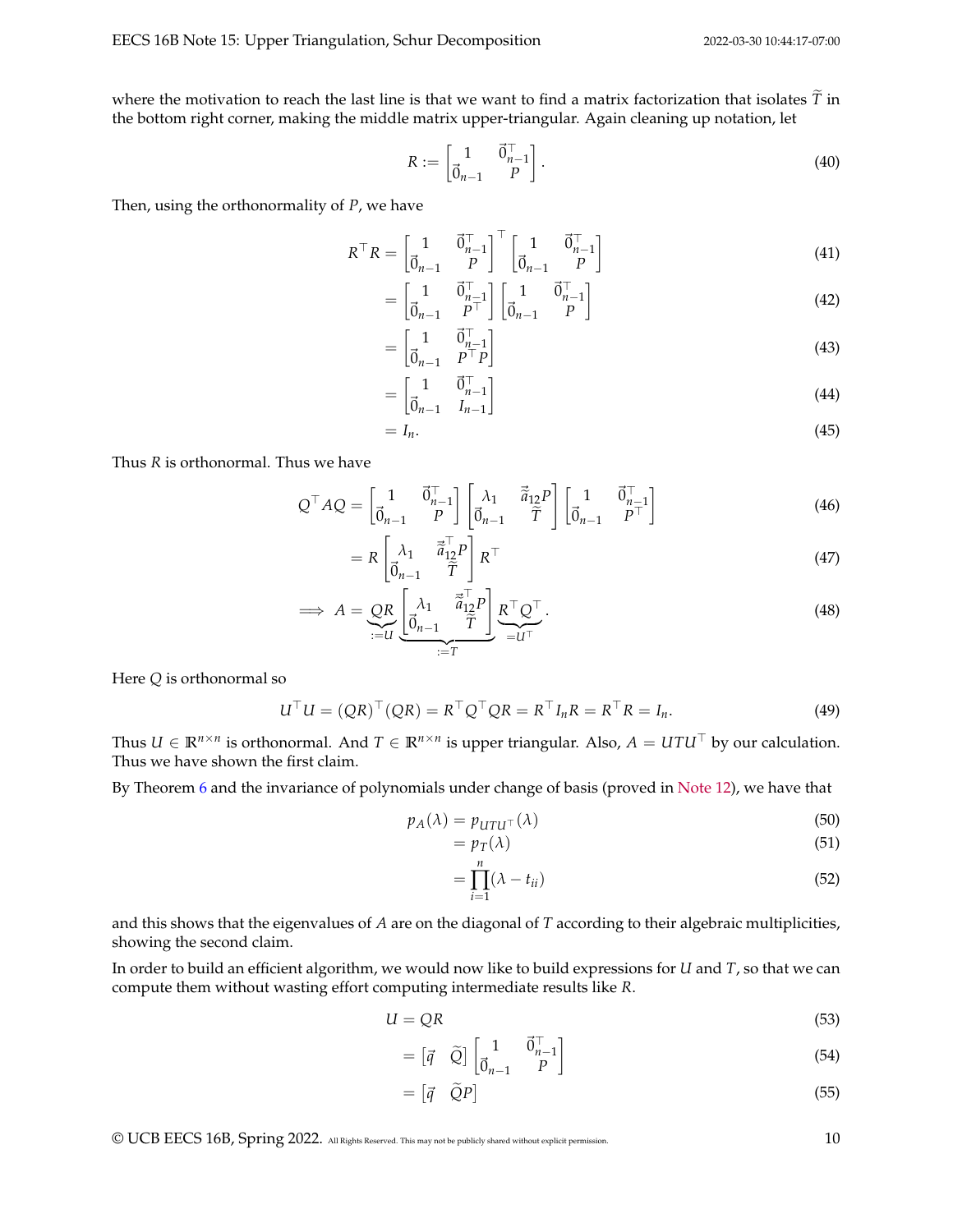EECS 16B Note 15: Upper Triangulation, Schur Decomposition 2022-03-30 10:44:17-07:00

$$
T = \begin{bmatrix} \lambda_1 & \vec{\tilde{a}}_{12}^\top P \\ \vec{0}_{n-1} & \vec{T} \end{bmatrix} . \tag{56}
$$

We can now implement the algorithm, at the end of Section [4.](#page-3-3)

#### <span id="page-10-0"></span>**B Proof of Theorem [11](#page-4-0)**

*Proof of Theorem [11.](#page-4-0)*

(i) Take an arbitrary eigenvector  $\lambda$  of  $A$  with corresponding eigenvector  $\vec{v}$ . Then

$$
A\vec{v} = \lambda \vec{v}.\tag{57}
$$

Taking the conjugate of both sides and using the fact that *A* is real so that  $A = \overline{A}$ , we get

$$
A\overline{v} = \overline{A}\overline{v} = \overline{A}\overline{v} = \overline{\lambda}\overline{v} = \overline{\lambda}\overline{v}.
$$
 (58)

Taking advantage of the fact that  $A$  is symmetric so that  $A=A^\top$ , we take the transpose of both sides to get

$$
A\overline{\vec{v}} = \overline{\lambda}\overline{\vec{v}}\tag{59}
$$

$$
\overline{\vec{v}}^{\top} A^{\top} = \overline{\lambda} \overline{\vec{v}}^{\top} \tag{60}
$$

$$
\overline{\vec{v}}^{\top} A = \overline{\lambda} \overline{\vec{v}}^{\top}.
$$
 (61)

Then we multiply by  $\vec{v}$  on both sides to get

$$
\overline{\vec{v}}^{\top} A \vec{v} = \overline{\lambda} \overline{\vec{v}}^{\top} \vec{v}
$$
 (62)

$$
\lambda \overline{\vec{v}}^{\top} \vec{v} = \overline{\lambda} \overline{\vec{v}}^{\top} \vec{v}
$$
 (63)

$$
0 = (\lambda - \overline{\lambda})\overline{\vec{v}}^{\top}\vec{v}
$$
\n(64)

using the fact that  $(\vec{v}, \lambda)$  is an eigenvector-eigenvalue pair of of A. Now

$$
\overline{\vec{v}}^{\top}\vec{v} = \sum_{i=1}^{n} \overline{v_i} \cdot v_i = \sum_{i=1}^{n} |v_i|^2.
$$
 (65)

 $\bar{s}$ o  $\bar{\vec{v}}^\top\vec{v}$  is nonzero if and only if  $\vec{v}$  is nonzero. Since  $\vec{v}$  is an eigenvector and thus nonzero, we know that  $\overline{\vec{v}}^{\top}\vec{v}$  is nonzero, and thus that  $\lambda - \overline{\lambda} = 0$ . Thus  $\lambda = \overline{\lambda}$  so  $\lambda$  is real. Since  $\lambda$  is an arbitrary eigenvalue, all eigenvalues of *A* are real.

(ii) Since *A* is a square matrix with real eigenvalues,  $(U, T) := REALSCHURDECOMPOSTION(A)$  outputs an orthonormal matrix *U* and upper triangular matrix *T* such that  $A = U T U^{\top}$ . Since  $A = A^{\top}$ , we have

$$
A = A^{\top}
$$
 (66)

$$
UTU^{\top} = (UTU^{\top})^{\top}
$$
\n(67)

$$
UTU^{\top} = UT^{\top}U^{\top}
$$
\n<sup>(68)</sup>

$$
T = T^{\top} \tag{69}
$$

which means that  $T=T^\top.$  Since  $T$  is upper triangular,  $T^\top$  is upper triangular, so  $T$  is diagonal. Since *U* is orthonormal,  $A = U T U^\top = U T U^{-1}$  is a diagonalization of *A*.

 $\Box$